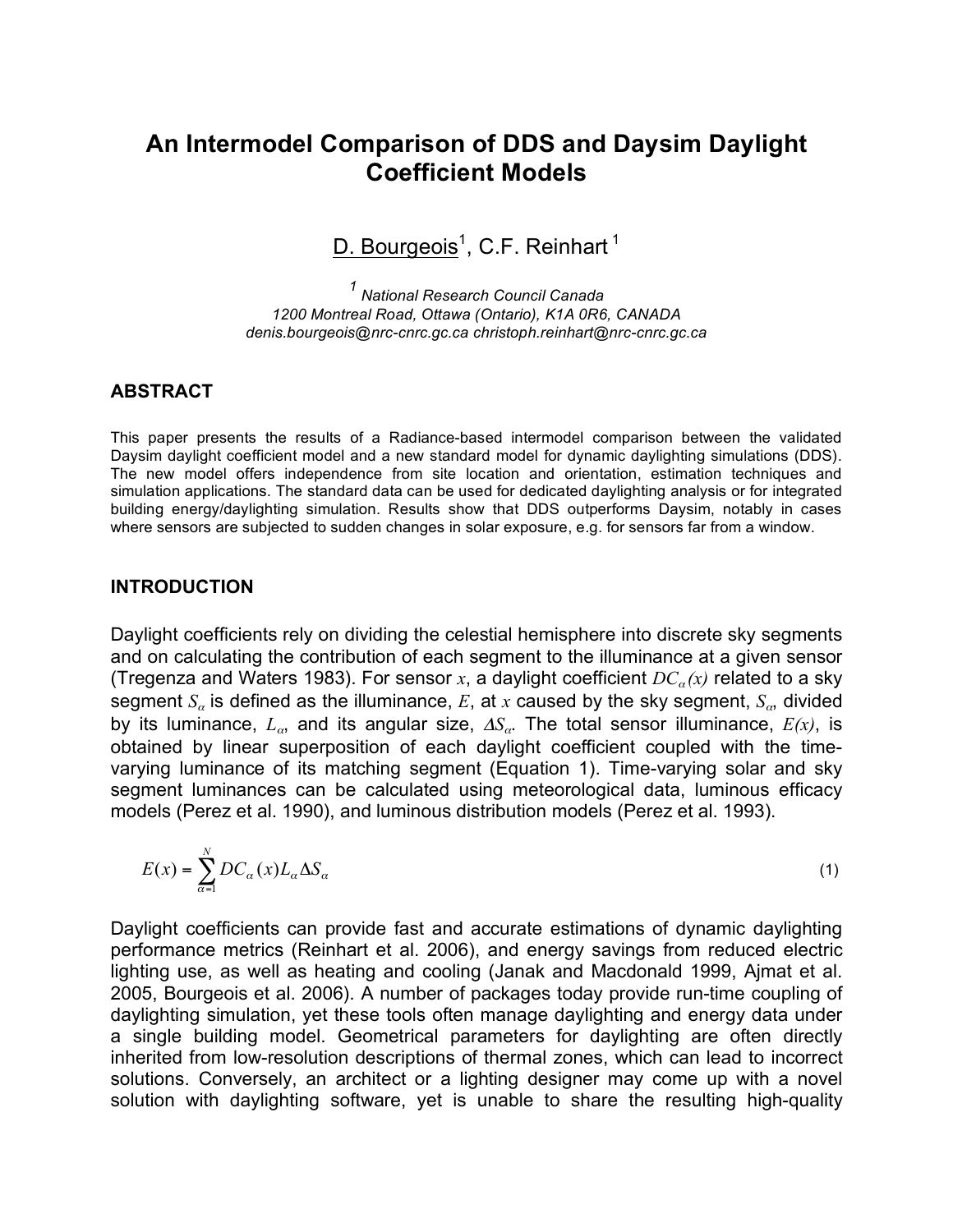daylighting predictions with building energy simulationists. Regardless of the objective, a common mechanism for sharing dynamic daylighting simulation data would be beneficial. A new standard model of using daylight coefficients has been developed to address this impediment. The accuracy of the new model, DDS, is compared to Daysim<sup>1</sup>, another Radiance-based daylight coefficient model upon which DDS is based, as well Radiance<sup>2</sup>.

#### **DEFINITION OF A STANDARD DAYLIGHT COEFFICIENT FORMAT**

DDS daylight coefficients can be coupled with a sky model, e.g. the *All Weather Perez* model (1993), as described in Equation 2:

$$
E = \sum_{\alpha=1}^{145} DC_{\alpha}^{sky} L_{\alpha}^{sky} S_{\alpha}^{sky} + DC_{\alpha}^{gr} L_{\alpha}^{gr} S_{\alpha}^{gr} + \sum_{\alpha=1}^{145} w_{\alpha}^{isun} DC_{\alpha}^{isun} L_{\alpha}^{isun} S_{\alpha}^{isun} + \sum_{\alpha=1}^{2305} w_{\alpha}^{dsun} DC_{\alpha}^{dsun} L_{\alpha}^{dsun} S_{\alpha}^{dsun}
$$
(2)

The first part of Equation 2 is the diffuse contribution from the sky, necessitating a oneto-one mapping of 145 daylight coefficients to diffuse sky segments. DDS adopts the Daysim scheme of *rectangular* segments that completely cover the celestial hemisphere. The second daylight coefficient in Equation 2 represents the total diffuse ground contributions. Daylight coefficient models differ mainly in how solar contributions are considered. Daysim defines a set of around 65 latitude-dependent solar positions that form a grid among all solar positions throughout the year, as shown in Figure 1(a).



Figure 1: Daysim solar positions for Freiburg, Germany (47.979°N) (a): hourly mean solar positions with the crosses marking 65 solar positions. The box delineates the solar positions at 13:00 and 14:00 solar time on June and April/August 21<sup>st</sup>. (b): the interpolation algorithm to assign solar luminances to the four positions on May 7<sup>th</sup> at 13:25. The crosses correspond to those within the *box* marked in (a).

At any given time, 4 of the 65 solar positions effectively circumscribe the sun. Daysim uses an interpolation algorithm whereby the calculated luminance from the sun is

<sup>&</sup>lt;sup>1</sup> irc.nrc-cnrc.gc.ca/ie/lighting/daylight/Daysim  $^2$  radsite.lbl.gov/Radiance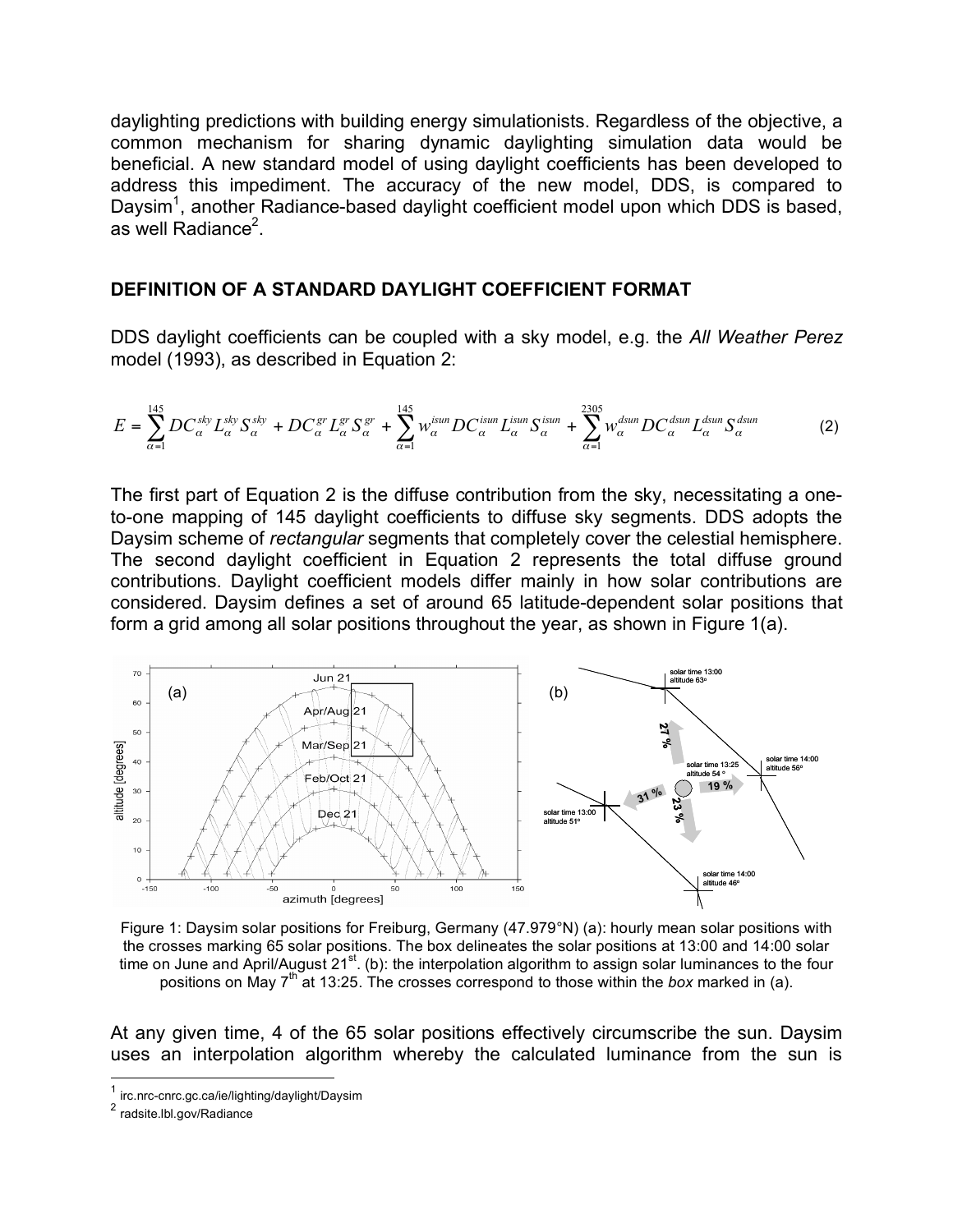distributed among these 4 solar positions, as a function of time and altitude differences (Figure 1 (b)). DDS considers *indirect* and *direct* solar contributions separately, as presented in Equation  $2<sup>3</sup>$ . DDS evenly distributes 145 indirect solar positions across the hemisphere, precisely at the centres of diffuse sky segments. As with Daysim, the 4 nearest indirect solar positions to the sun are chosen to determine the indirect solar contribution, with interpolation weights, *wisun* , based on their angular distances to the sun. Direct solar positions are also evenly distributed across the hemisphere, yet with greater resolution to increase simulation accuracy (Mardaljevic 2000). DDS comprises a default number of 2305 evenly-distributed direct solar positions, as indicated in Equation  $2<sup>4</sup>$ . Interpolation based on the solar angular distances of the 4 neighbouring direct solar positions is also used to calculate the direct solar contribution. The 2305 positions are obtained by quadrupling the original number of Tregenza horizontal rows of sky segments, then quadrupling the original number of Tregenza segments per row, while keeping a single zenith position<sup>5</sup>.

### **INTERMODEL COMPARISON**

As both Radiance-based DDS and Daysim models differ only in direct solar position resolution, one would expect to find prediction discrepancies only in cases where sensors are subjected to sudden changes in solar exposure. Figure 2 illustrates the shifting solar patterns in an example office space between 16:03 and 17:03 on September  $12^{th}$ . The office has a depth of 4.7m, a width of 3.0m and a height of 2.8m. Floor, wall and ceiling reflectances are 20%, 50% and 80%, respectively. The westfacing façade is glazed above work plane height and has a glazing visual transmittance of 80%. The chosen site location is Vancouver, Canada (49.2°N, 123.2°W)<sup>6</sup>.



Figure 2: Shifting solar patterns in the west facing example office space between 16:03 and 17:03 on September 12, at 15 minute intervals. Two floating cubes, upon which two sensors (#1 and #10) are centred, are illustrated for visual reference (images from Ecotect $^7$ )

The Daysim program *gen\_dc* generated daylight coefficients for 14 upward-facing indoor sensors located along the room centreline, as well as an unobstructed upward-facing outdoor sensor, using both DDS and the original Daysim sky division schemes. Indoor

<sup>&</sup>lt;sup>3</sup> The *indirect* contribution comprises only solar rays that are reflected off surfaces, while the *direct* contribution consists only of the direct beam of sunlight that sees a sensor, excluding all reflected contributi

<sup>&</sup>lt;sup>4</sup> A mechanism is provided to increase this number to take into account very detailed solar obstructions. <sup>5</sup> (144 x 4 x 4) + 1 = 2305

<sup>6&</sup>lt;br>
www.eere.energy.gov/buildings/energyplus/cfm/weather\_data.cfm<br>
7 www.squ1.com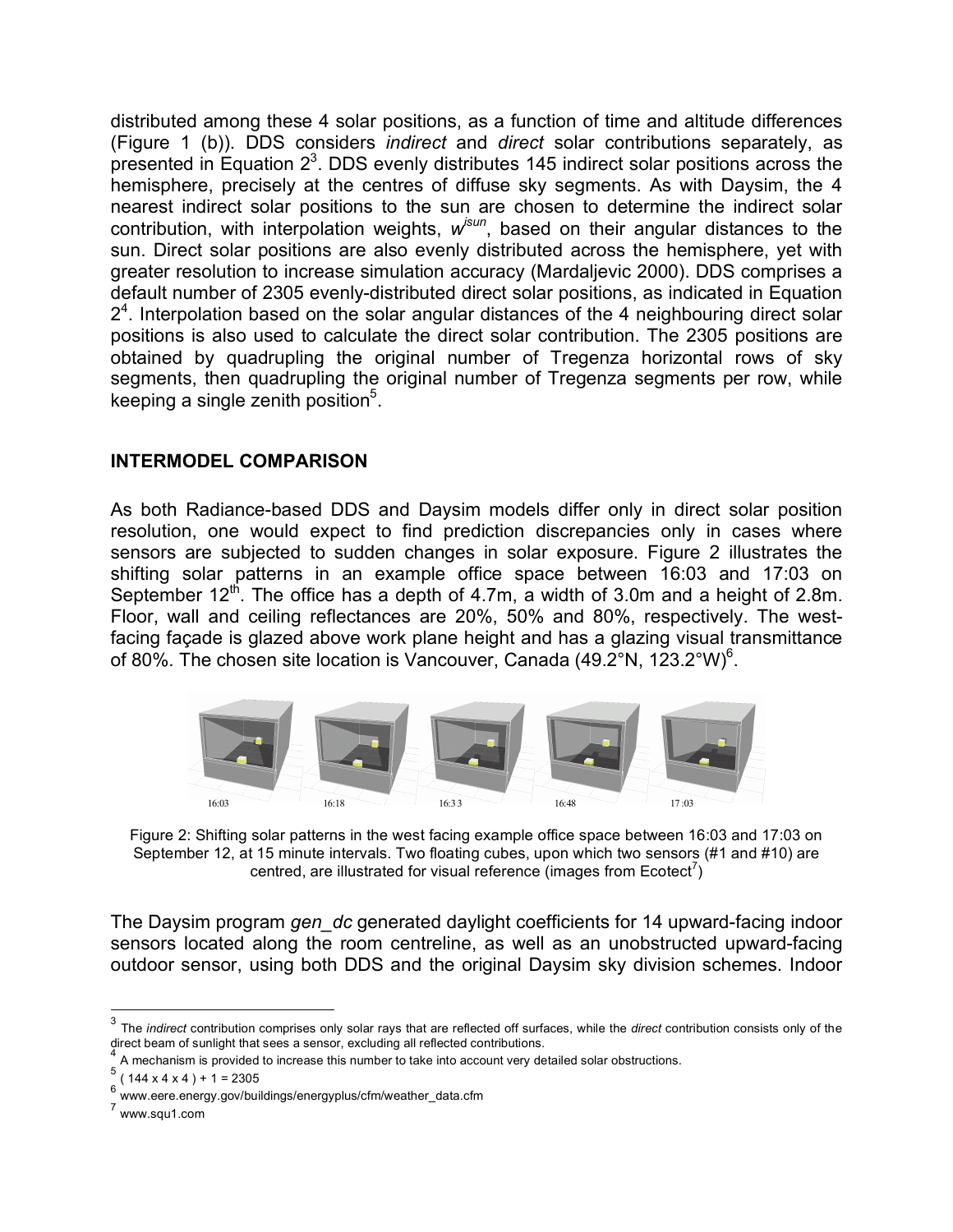sensors are spaced apart by 0.3m, at a height of 0.85m. Illuminance time series using DDS and Daysim schemes, as well as conventional Radiance, during sunlit hours on September  $12^{th}$  are plotted in Figure 3 for sensors #1 (nearest to the window) and #10, as well as the unobstructed outdoor sensor<sup>8</sup>.



Figure 3: Predicted illuminances on September 12 for sensor #1 and #10 and an unobstructed outdoor sensor, for example office space (at 5 minute intervals)

Generally, results are identical for all sensors. Both DDS and Radiance predict a sudden spike in illuminance when the sun hits sensor #10 a few minutes after 16:00, peaking at around 30 000 lux. Daysim fails to predict this spike, going up to around 10 000 lux. This discrepancy is attributable to each model's prediction of cast shadows from architectural features, such as the window frame in the example application. If a sensor is sunlit yet one or more of the four neighbouring positions is not in direct line of sight with the sensor, than the interpolation algorithm will systematically introduce prediction errors, as positions that do *see* a sensor have direct solar contributions of 0. Solar positions at 16:00 and 17:00 on August and September  $21<sup>st</sup>$  comprise the four nearest Daysim positions on September 12<sup>th</sup> during that hour, yet two of these do not actually see sensor #10 at 16:00 (on September and August) given the resolution of solar positions. As a result, Daysim yields lower results than DDS and Radiance during this time interval.

For more insight, DDS and Daysim daylight coefficients for all 15 sensors were calculated for south, east and north facing variants of the initial example office space<sup>9</sup>. Annual illuminance time series for all sensors were subsequently calculated using the resulting DDS and Daysim daylight coefficient data. Relative mean bias errors (MBEs) and relative root mean squared errors (RMSEs), calculated for DDS-predicted illuminances in reference to Daysim values when outdoor illuminances were above 1000

 <sup>8</sup> "Daysim" time series were produced with the Daysim program *ds\_illum*, while "DDS" values were produced using <sup>a</sup> new program, dds. The Radiance program *gendaylit* was used to produce the "Radiance" time series, i.e. without the use of daylight coefficients, which serve as a benchmark against which "Daysim" and "DDS" results are compared.

 $^9$  DDS daylight coefficient data for south, east and north facing variants were produced in a few seconds by matrix rotations.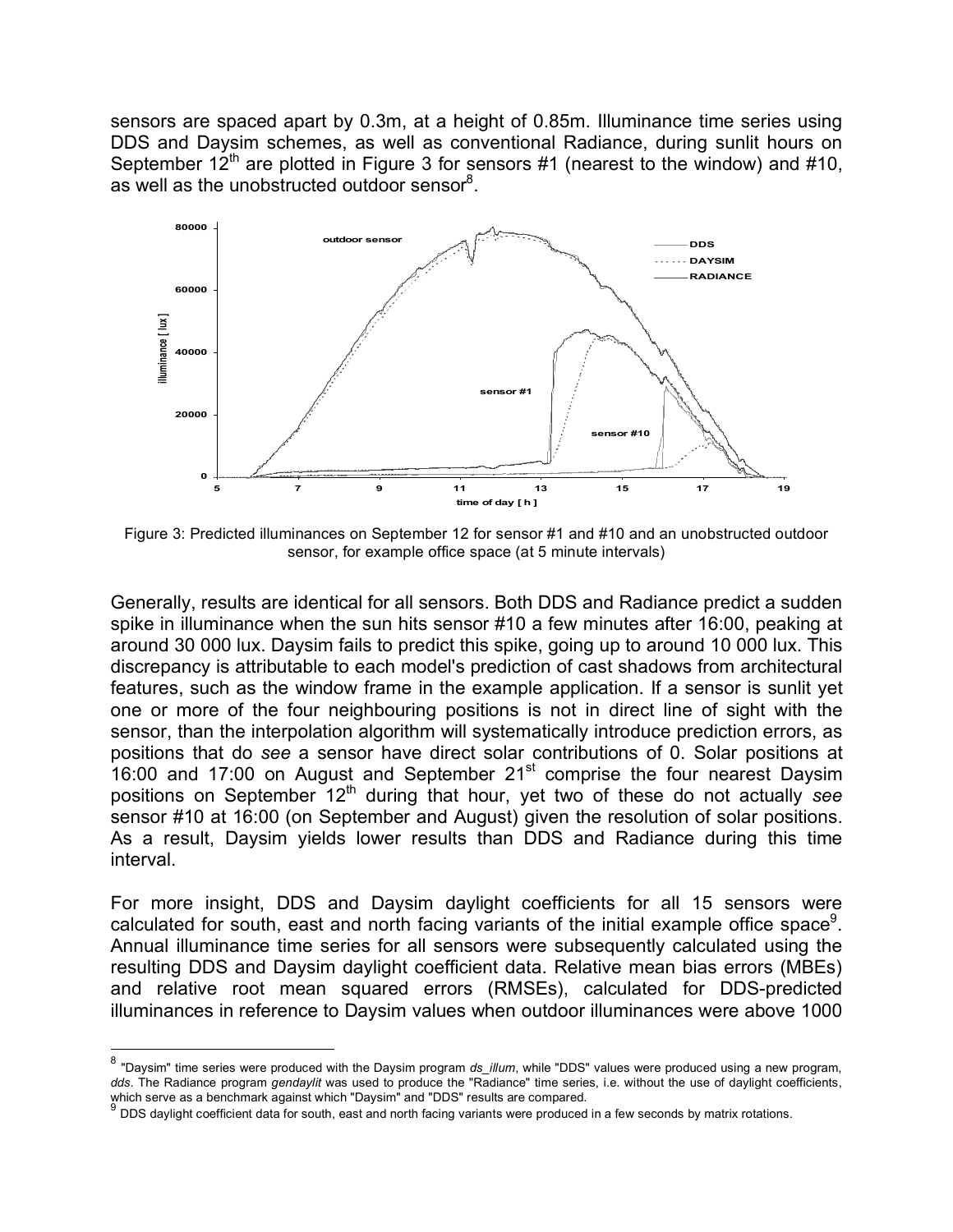lux, are provided in Table 1. For times when indoor illuminances are below 10 000 lux (i.e. the sensitive range of conditions for daylighting performance metric calculations), RMSEs for all sensors fall under 13%, indicating that both Daysim and DDS are very similar in terms of accuracy. MBEs are under 5% on average for all sensors, showing very good agreement between DDS and Daysim time series, although results do show that DDS predicts on average slightly higher illuminances than Daysim near the window and lower values near the back of the room. Compared to the findings in Figure 3 where DDS instead predicts higher illuminances when sensor #10 is directly sunlit, it can be hypothesized that DDS can better predict sudden shifts in solar exposure, and thus yield more accurate results.

|     | south          |                    |                 |        | west   |                     |                 |        | north          |        |          |                   | east           |                     |                 |        |
|-----|----------------|--------------------|-----------------|--------|--------|---------------------|-----------------|--------|----------------|--------|----------|-------------------|----------------|---------------------|-----------------|--------|
| #   | <b>MBE</b> (%) |                    | <b>RMSE (%)</b> |        | MBE(%) |                     | <b>RMSE (%)</b> |        | <b>MBE</b> (%) |        | RMSE (%) |                   | <b>MBE</b> (%) |                     | <b>RMSE (%)</b> |        |
| 1   | 0              | [1]                | 7               | $[12]$ | 1      | $\lceil 3 \rceil$   | 13              | $[17]$ | 1              | [1]    | 4        | [4]               |                | [2]                 | 9               | $[14]$ |
| 2   | 1              | [ 5 ]              | 5               | $[25]$ | 0      | $\lbrack 0 \rbrack$ | 3               | $[12]$ | 0              | [0]    | 2        | [2]               | 0              | $\left[ -1 \right]$ | 3               | $[10]$ |
| 3   | $\overline{2}$ | $\lceil -4 \rceil$ | 5               | [18]   | 0      | [0]                 | 4               | $[13]$ | 0              | [0]    | 2        | [2]               | 0              | $[-1]$              | 4               | $[10]$ |
| 4   | 0              | $[1]$              | 4               | $[14]$ | -1     | $[-1]$              | 4               | $[10]$ | -1             | $[-1]$ | 2        | [2]               | -1             | $[-2]$              | 3               | [9]    |
| 5   | 1              | $[-2]$             | 4               | [15]   | -1     | $[-1]$              | 4               | $[12]$ | -1             | $[-1]$ | 3        | $\lceil 3 \rceil$ | $-2$           | $[-2]$              | 4               | [11]   |
| 6   | 1              | [2]                | 5               | [20]   | 0      | [1]                 | 5               | $[19]$ | -1             | $[-1]$ | 3        | [3]               | -1             | $[-1]$              | 4               | $[14]$ |
| 7   | 0              | [1]                | 5               | $[15]$ | 0      | [1]                 | 5               | [13]   | 0              | [0]    | 3        | $\lceil 3 \rceil$ | 0              | [0]                 | 4               | $[11]$ |
| 8   | $-1$           | $[-1]$             | 5               | [14]   | -3     | $[-3]$              | 6               | [11]   | -3             | $[-3]$ | 4        | [4]               | $-2$           | $[-3]$              | 5               | [9]    |
| 9   | -1             | $[-2]$             | 5               | [13]   | 0      | $[-1]$              | 6               | $[12]$ | 0              | [0]    | 3        | [3]               | 0              | $[-2]$              | 4               | [11]   |
| 10  | -1             | [2]                | 6               | $[24]$ | -3     | [0]                 | 7               | [28]   | -4             | $[-4]$ | 5        | [5]               | -4             | $[-3]$              | 6               | $[20]$ |
| 11  | -2             | $[-1]$             | 6               | [13]   | -3     | [0]                 | 7               | $[23]$ | -5             | $[-5]$ | 6        | [6]               | -3             | $[-1]$              | 6               | $[17]$ |
| 12  | -3             | $[-2]$             | 7               | [9]    | -3     | $[-1]$              | 7               | [18]   | -1             | $[-1]$ | 4        | [4]               | $-1$           | [0]                 | 5               | $[13]$ |
| 13  | -3             | $[-3]$             | 7               | [10]   | -4     | $[-3]$              | 8               | [13]   | -4             | $[-4]$ | 6        | [6]               | -3             | $[-4]$              | 7               | $[10]$ |
| 14  | -2             | $[-2]$             | 7               | I 9 1  | -5     | $[-5]$              | 9               | $[12]$ | -5             | $[-5]$ | 6        | [6]               | -5             | $[-5]$              | 8               | $[10]$ |
| out | 0              | [0]                | 3               | [3]    | 0      | [0]                 | 3               | [3]    | 0              | [0]    | 3        | [3]               | 0              | [0]                 | 3               | [3]    |

Table 1: Relative mean bias errors (MBEs) and relative root mean squared errors (RMSEs) of annual DDS and Daysim illuminance time series for all sensors, when outdoor values exceed 1000 lux. MBEs and RMSEs in brackets consider time series when indoor illuminances exceed 10 000 lux.

For times when outdoor illuminances exceed 10 000 lux, MBEs [in brackets] for all sensors remain under 5%, showing good agreement between time series on average. On the other hand, RMSEs [in brackets] show much larger discrepancies, as high as 28%, which suggest that DDS tends to yield more accurate results in simulation cases where high illuminances – or corresponding irradiances – are likely to occur. Several daylighting performance metrics track the percentage of the year a given sensor receives excessive amounts of daylight, e.g. above 2000 lux, such as *useful daylight illuminance* (UDI) and *maximum daylight autonomy* (DAmax) (Reinhart et al. 2006). However, as all three simulation approaches in the above example are capable of predicting illuminances in excess of 10 000 lux, well above the usual maximum thresholds, and at relatively the same time for approximately the same duration, it is unlikely that either approaches would yield significantly different performances. In fact, DDS and Daysim predict equal annual UDI values for sensor #10. In applications where